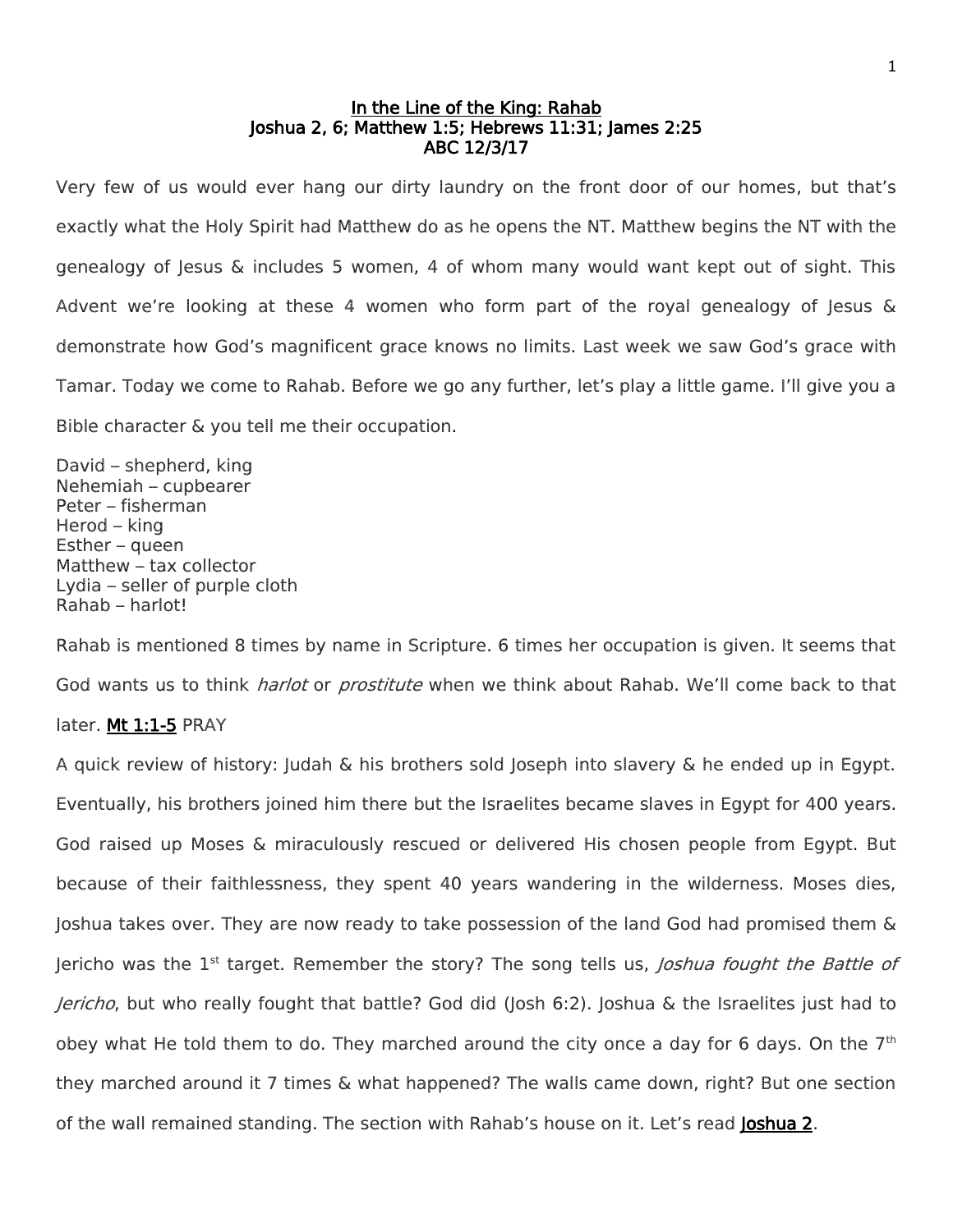1. Rahab's Past As I said, Rahab is identified as a harlot numerous times. Some commentators & scholars try to tone this down & say she was an inn-keeper, but that's not what Scripture says. She was a Canaanite prostitute. Whereas Tamar pretended to be a harlot, Rahab was one. Which raises the question: why were these 2 spies at Rahab's? & before that, why did Joshua send them anyway? God had already told him they'd attack & conquer it (Josh 1:2-3). So why were they sent? The only reason I can see is because God sovereignly was searching out a particular woman named Rahab to be saved. It appears the spies were unaware they'd been spotted as spies & went to the one place in the city where 2 men who were foreigners could go & remain anonymous, Rahab's House of III Repute. Where else could they have gone & not have to answer a lot of questions? More than likely, they met her in the street where she could have been practicing her trade or perhaps, hearing of them, she was out looking for them as though she were drumming up customers as was the custom of a harlot (Prov 7:6-23). Somehow she'd come to believe that Israel's God was the true God, but living in this totally decadent culture, it's unlikely she had more knowledge of God than we see here. Rahab may have recognized the men as strangers, & because the whole city was on alert to the possibility of spies, & because of her convictions about the God of Israel, she may have concluded they were Israelites & invited them into her house for protection & to express her faith.

Rahab wonderfully illustrates God's sovereign grace. He is no respecter of persons. He accepts & forgives us not because of what we are or might be, but because of His Son, because of what He would do & now has done & will do through those who trust Him & act in faith. It doesn't matter what we were or have been. What matters is who lesus Christ is, what He has done, & whether or not we put our trust in Him. This also points to God's sovereign control over the affairs of men & how He directs the steps of those who rest in His provision or are looking to know Him better. God had worked in Rahab's heart, He knew her faith & her longing to know God, so God sovereignly worked & brought the spies & Rahab together for their protection & her blessing. Of course, God could have made the spies invisible or smote the people with blindness or used angels, but He chose to use 2 men & one woman walking by faith with courage to act on their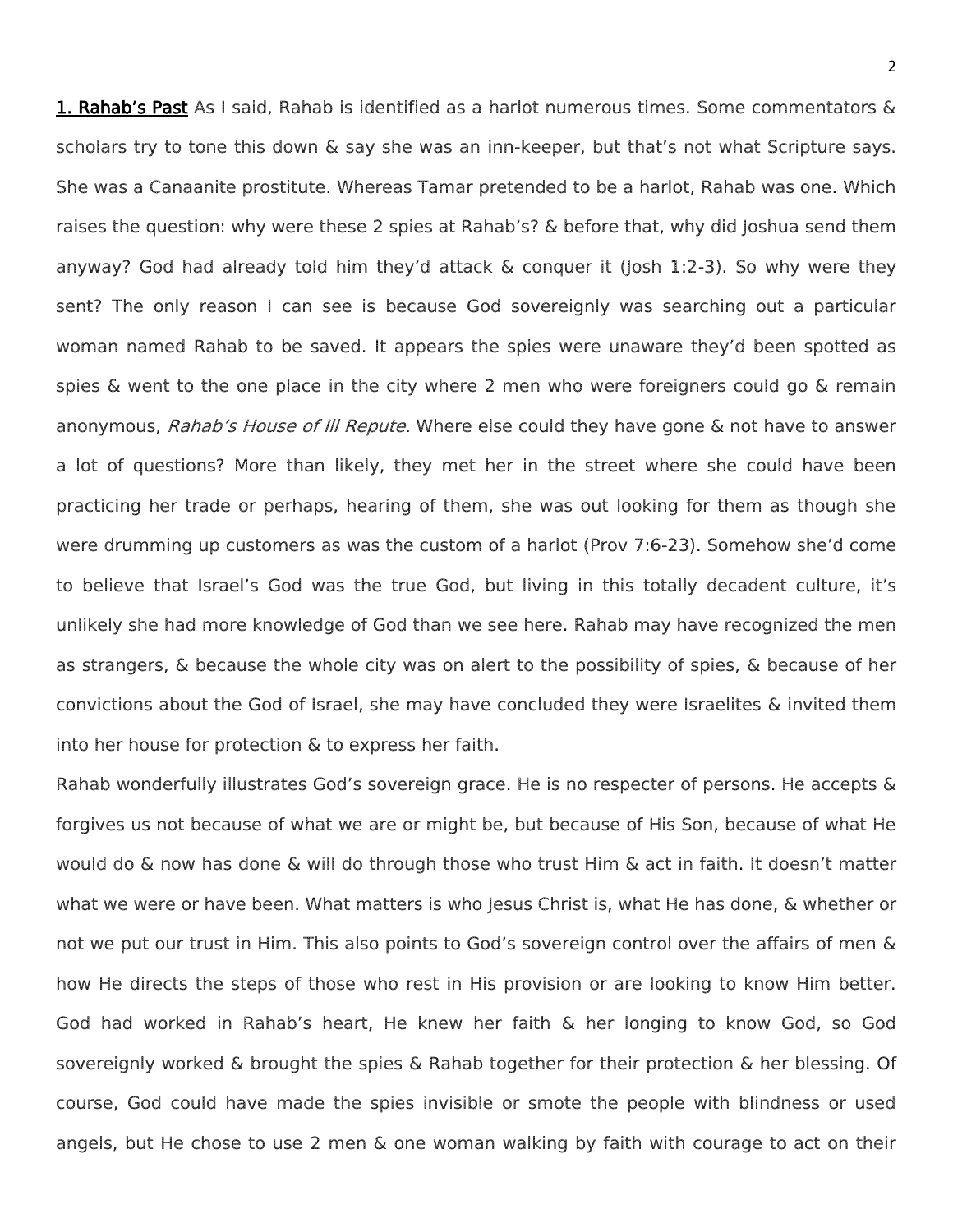convictions & the more normal circumstances of life. By God's providence this woman becomes one of the sparkling diamonds in the crown of God's grace. She's a perfect illustration of God using ordinary people in extraordinary ways. Rahab's past was a sinful pagan harlot.

**2. Rahab's Present** It's interesting that all of Jericho knows of God & what He's doing with the Israelites. All but one hear the reports of God & it moves them to rebellion. Rahab was a wise woman who acted in light of proper information. She hears & it moves her to faith. The king of Jericho raised his fists at God while the harlot's heart was being drawn to God. 9

The reports of God's power that they'd been hearing for 40 years had their knees knocking. The inhabitants of the land were terror stricken. 3x in this chapter, the word melted is used to describe the emotional condition or the morale of the people (9, 11, 24). Mentally & emotionally, they were a defeated people. God had already given the people of Jericho into the Israelites' hands. This had been the case for how long? Since they had heard about the events of the Red sea (2:9-11). Things have changed in 40 years. Remember when Moses sent the 12 spies into the Promised Land? How did 10 of them report back? They are giants & we're only grasshoppers (Num 13). The roles have reversed, haven't they? The Canaanites hearts had now melted in fear of the Israelites & their God. But one Canaanite responded in faith instead of fear. Rahab hears the same stories about the Israelites & their God as the rest of Jericho, but her heart melts in faith, not fear. I think it's a tremendous sign of faith that the Israelites had seen the power of God firsthand & Rahab had only heard of it, & yet she believed. Her faith was strong.

The spies, who are never named, gave Rahab a promise & also some conditions. The 1<sup>st</sup> was that Rahab was supposed to tie a scarlet cord in the window. The spies said to Rahab, in vs 18, when we come into the land, you tie this cord of scarlet thread in the window. Rahab was supposed to tie the cord when they came into the land, but immediately, when they leave, she ties the scarlet cord to her window (21). She wasn't taking any chances, she was going to get that thing out there! The 2<sup>nd</sup> condition was that she was to keep the plan an absolute secret, except from her family & their households (17-20).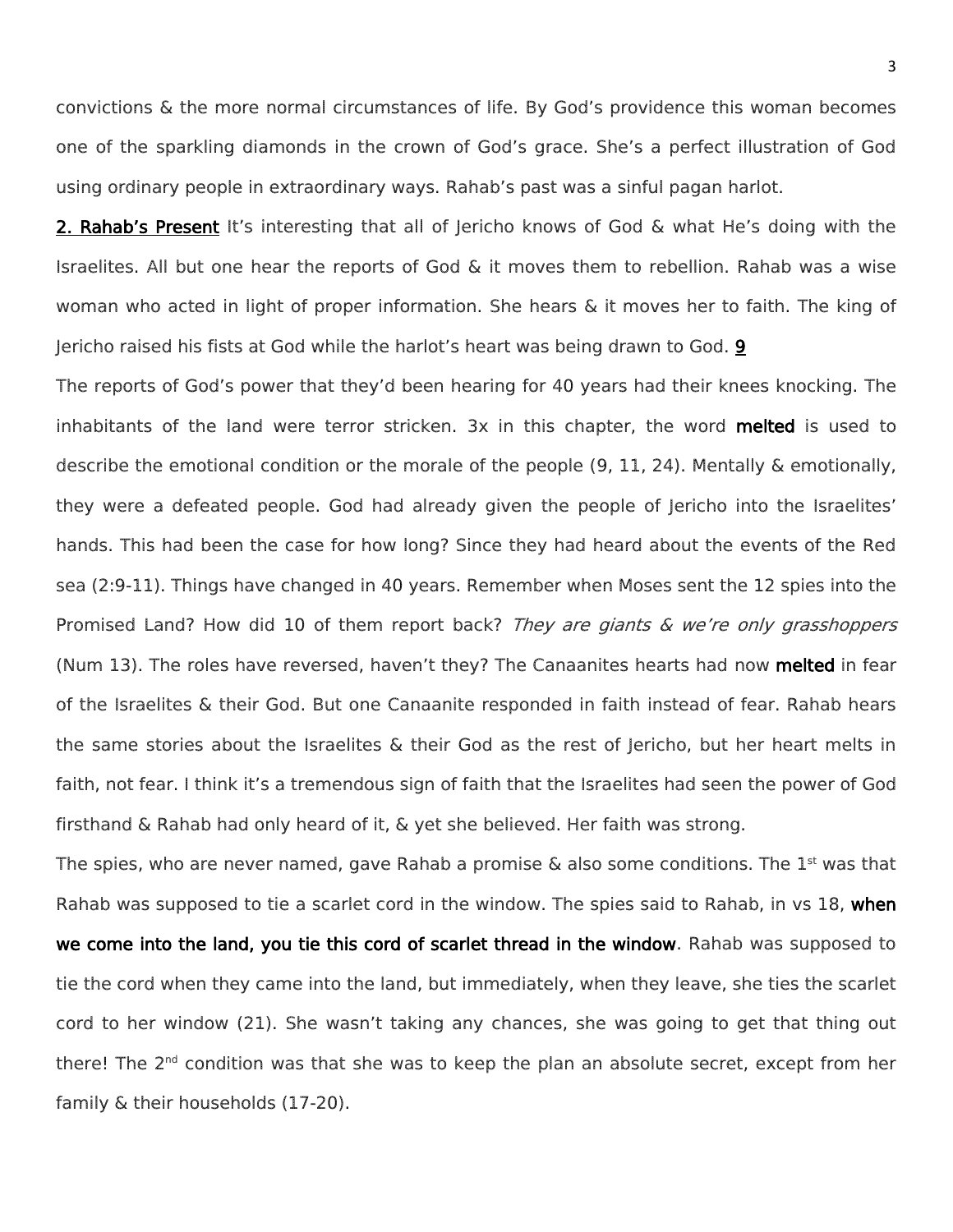Also note that Rahab acts in faith with very little information. The spies said, Rahab, you just tie a scarlet cord in your window  $\&$  you'll be saved. How many of you would like more information than that, especially when the walls begin to shake; especially when the Israelites are walking around the city? Rahab had to have constantly checked the scarlet cord & yet thought, Is the scarlet cord out there? Yes, but it really going to save me? An entire city was headed for destruction. On top of the city wall was one lonely house with a red piece of cord waving in the wind. That cord was an outward sign of the inner work of grace that God had brought to pass in Rahab's life. I also think of the spies who, all of the sudden, didn't have the answers either. They return & report, That house on top of the wall, that's the one we have to save. Joshua says, But God's plan is for the wall to come tumbling down. Now we have a problem, unless we believe another miracle took place, which I can easily believe. If I can believe that God caused the wall to tumble, then I can believe He allowed one section to remain standing. It would be the section that supported Rahab's house. Perhaps, for most of us, faith creates problems because we don't have all of the answers. Rahab, however, hung the cord & waited. Even though she had a shady past, God used her. Her past failure didn't forfeit the potential for future success for Rahab.

As we read, Rahab & her family were saved from destruction. Although they must have grieved for lost friends, they had to celebrate that they were spared because of Rahab. 6:25 Beyond the events of Jericho, Rahab isn't mentioned again in the OT. Other than stating she has lived in the midst of Israel to this day, the OT gives no indication of Rahab's fate. The Jewish

genealogies mention the family into which she married, but they never mention her. The only direct indication of her inclusion in the royal line comes in Mt 1.

**3. Rahab's Promotion** Rahab never could have known how her decision to aid the Israelite spies would impact the future of the world. God took this formerly pagan woman & inserted her directly into the genealogy of His Son. In Mt 1:5 we find the beautiful fact that she became part of the Messianic line! A prince, named Salmon would marry her. I don't know, but I like to think he was one of the 2 spies who lodged with her. I believe he was impressed with her faith in a God she'd only learned about from afar. & it was the original 2 spies who were the ones who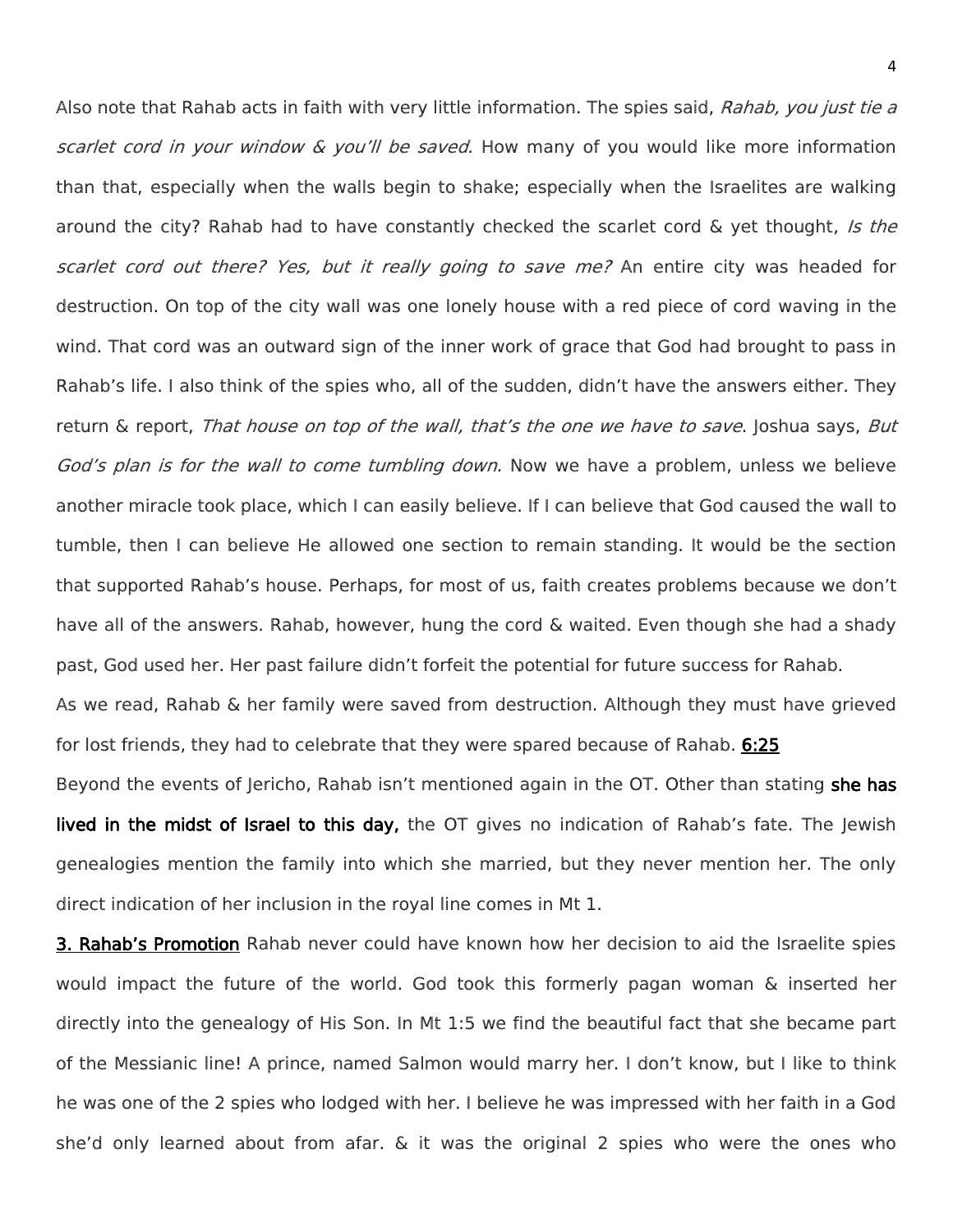personally retrieved Rahab & her family from Jericho (6:22). They would have a son (a descendant, genealogies were often condensed), named Boaz. Boaz would grow up & find a wife in the same kind of unorthodox way that Tamar had. He found his wife gleaning in the fields. Her name was Ruth. Rahab the pagan harlot became the ancestor of Jesse, the great-greatgrandmother of King David, the ancestor of Joseph the carpenter, who, along with Mary, would raise the Messiah, Jesus Christ. How does a person with such a sordid past end up in the line of Israel's royal family? The answer is the grace of God. Rahab never could have imagined her decision to help the Israelite spies would impact the future of the world. God took this pagan prostitute & inserted her directly into the genealogy of His beloved Son. What a trophy of God's grace Rahab is. She is a lady with a very shady past, who is now a member of the King's family. For the last 6,000 years God has taken great delight in transforming lives. He loves to display His glory by manifesting His grace in the least likely of candidates, people like Tamar & Rahab & you & me. Not only is Rahab placed in Jesus' genealogy as a respected mother of Israel on the very 1<sup>st</sup> page of the NT, but she's also promoted in status as an icon of faith. The book of Hebrews places her alongside other spiritual giants. There are only 2 women mentioned in this Hall of Faith & Rahab is one. Who's the other? Sarah. Go figure. Why those 2? Because God said so!

## By faith the walls of Jericho fell down after they had been encircled for seven days. By faith Rahab the harlot did not perish along with those who were disobedient, after she had welcomed the spies in peace (11:30-31).

Rahab chose God & His people over everything she had known & God blessed & saved her. Faith always aligns itself with God & His people. Faith causes us to shift our alliances. No longer are we alive with the world & with our former way of living. We are now alive with God & with His people & with a new way of life.

The book of James associates her with what may be the greatest example of faith in the OT Scriptures: Abraham's willingness to sacrifice to God his son Isaac. In the same way, was not

Rahab the harlot also justified by works when she received the messengers & sent them out by another way? ((s 2:25). How could James say she was justified by works? Hang with me, we'll get there later.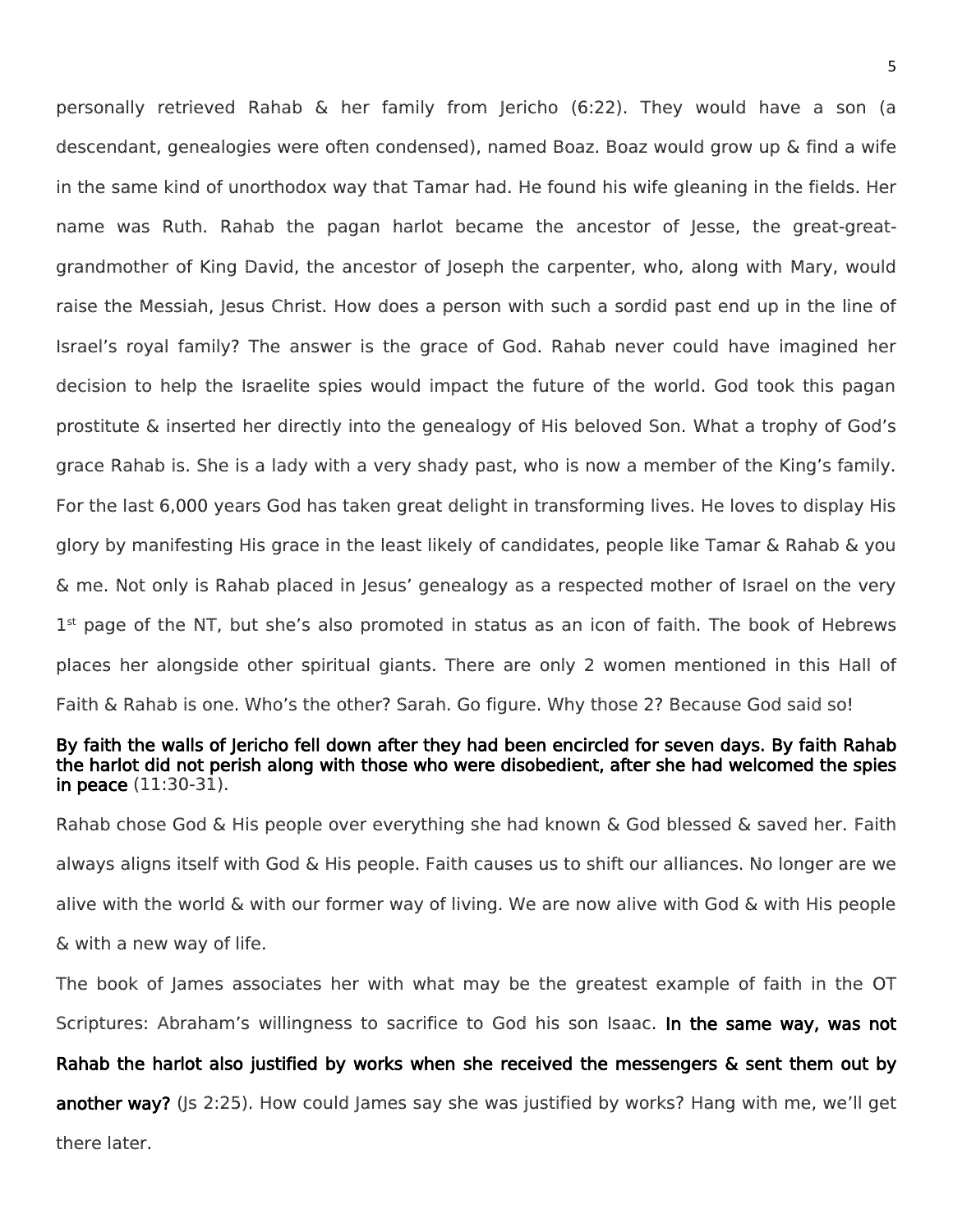Faith is our willingness to forget the failure of our past & risk everything about our future as we obey God. Griffith Thomas, an expositor, pastor & author, in the early 1900's, wrote a commentary on Hebs, & said that faith is convinced…

that God exists; that God is able; that God is ever present; that God can perform what He wills; that God has proven Himself & will yet prove Himself faithful again.

He wrote that, like David of old, every believer has 5 small pebbles to use; they are: God is, God has, God does, God can, & God will.<sup>1</sup> Little pebbles work really well in the hands of little, ordinary, common, run-of-the-mill people. & God can make the giants fall & the water part & the walls fall & sinners turn in faith. & God receives all the credit. So why does the Bible continually refer to Rahab as the harlot? God often reminds us of former lifestyles that have become living trophies of God's grace & power. In 1 Cor Paul talks about the list of sinners.  $\&$  then he says, **Such were some of you...** (6:11). Did they need to be reminded of their past? Evidently, they did. & evidently, there's something to the fact of remembering where God brought us from that is beneficial. When the Bible mentions Rahab in Josh 6:17 & 25, Is 2:25, & Heb 11:31, it is Rahab the harlot. Is that fair? God has it here for us. He included her former

occupation long after the fact, so He could let us know that, regardless of the past, regardless of the former lifestyle, God can bring someone who mirrors His grace in an absolutely marvelous way out of it. Imagine the joy of the apostle Paul, who called himself the chief of sinners (1 Tim

1:15), when he wrote that God…

chose us in Him before the foundation of the world, that we would be holy & blameless before Him. In love He predestined us to adoption as sons through Jesus Christ to Himself, according to the kind intention of His will, to the praise of the glory of His grace, which He freely bestowed on us in the Beloved (Eph 1:4–6).

We should rejoice over this transforming grace in our lives every day!

Including Rahab in Jesus' genealogy & in the halls of the faithful reminds us that it's faith that

pleases God. He embraces it wherever He finds it:

 $\overline{\phantom{a}}$ <sup>1</sup> Hebrews: A Devotional Commentary, p 154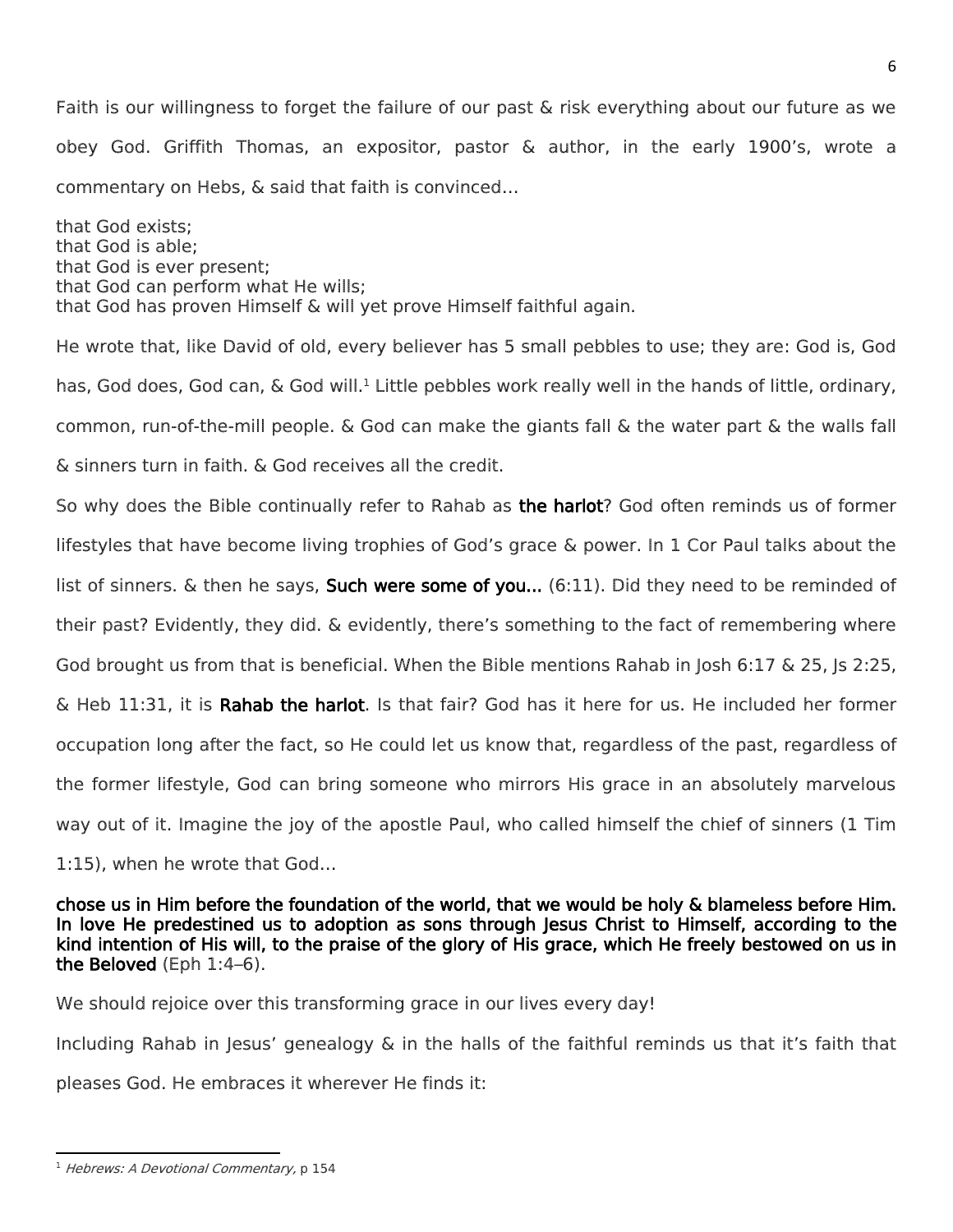But God, being rich in mercy, because of His great love with which He loved us, even when we were dead in our transgressions, made us alive together with Christ (by grace you have been saved), & raised us up with Him, & seated us with Him in the heavenly places in Christ Jesus, so that in the ages to come He might show the surpassing riches of His grace in kindness toward us in Christ Jesus (Eph 2:4–7).

God takes great delight redeeming people, no matter what their circumstances or their past. What better time to celebrate the exceeding riches of His grace than at Advent, when we anticipate & celebrate the arrival of Rahab's greater Son, our Savior, Jesus.

There are some obvious lessons from this passage as it's a wonderful exhibit of God's grace:

1. This story demonstrates God's concern & work to deliver one person or one family who will trust Him (2 Pt 3:9). It reminds us God knows the hearts of people & will lead us to them if we're only available.

2. It demonstrates God's protection & provision of His servants to enable them to carry out their calling & purpose regardless of the circumstances. The only thing that can hinder us in doing the will of God & fulfilling our calling is our own unbelief.

3. It demonstrates how our faith should lead to action & ministry to & for others. Rahab reached out to both the spies  $\&$  to her household (In 1:35-51; 4:28-29, 39).

4. It demonstrates how God's mercy & grace overcomes His wrath through the cross. 2 Rahab was an unlikely candidate for salvation. From a Jewish perspective, Rahab had 3 strikes against her: she was a woman, an Amorite, & a harlot. Even though Rahab was an unlikely candidate for salvation. God's grace had reached down to her. The fact that she is called **Rahab the harlot**. even after her conversion, underscores God's abundant grace toward sinners. The spies didn't know when they went there that God had a mission for them besides spying, but He did. Sometimes we go somewhere on some errand, but God has another purpose, to use us to lead to salvation someone whom we would call an unlikely candidate.

5. Rahab forms a type & a pledge of God's purpose to save the Gentiles who, though without hope in the world (Eph 2:12), could to come to God & be a partaker with Israel through faith in Christ. Rahab's faith brought her into covenant with God & His people. James Boice points out

<sup>7</sup>

 $\overline{\phantom{a}}$ 2 J. Hampton Keathley, III, https://bible.org/print/book/export/html/295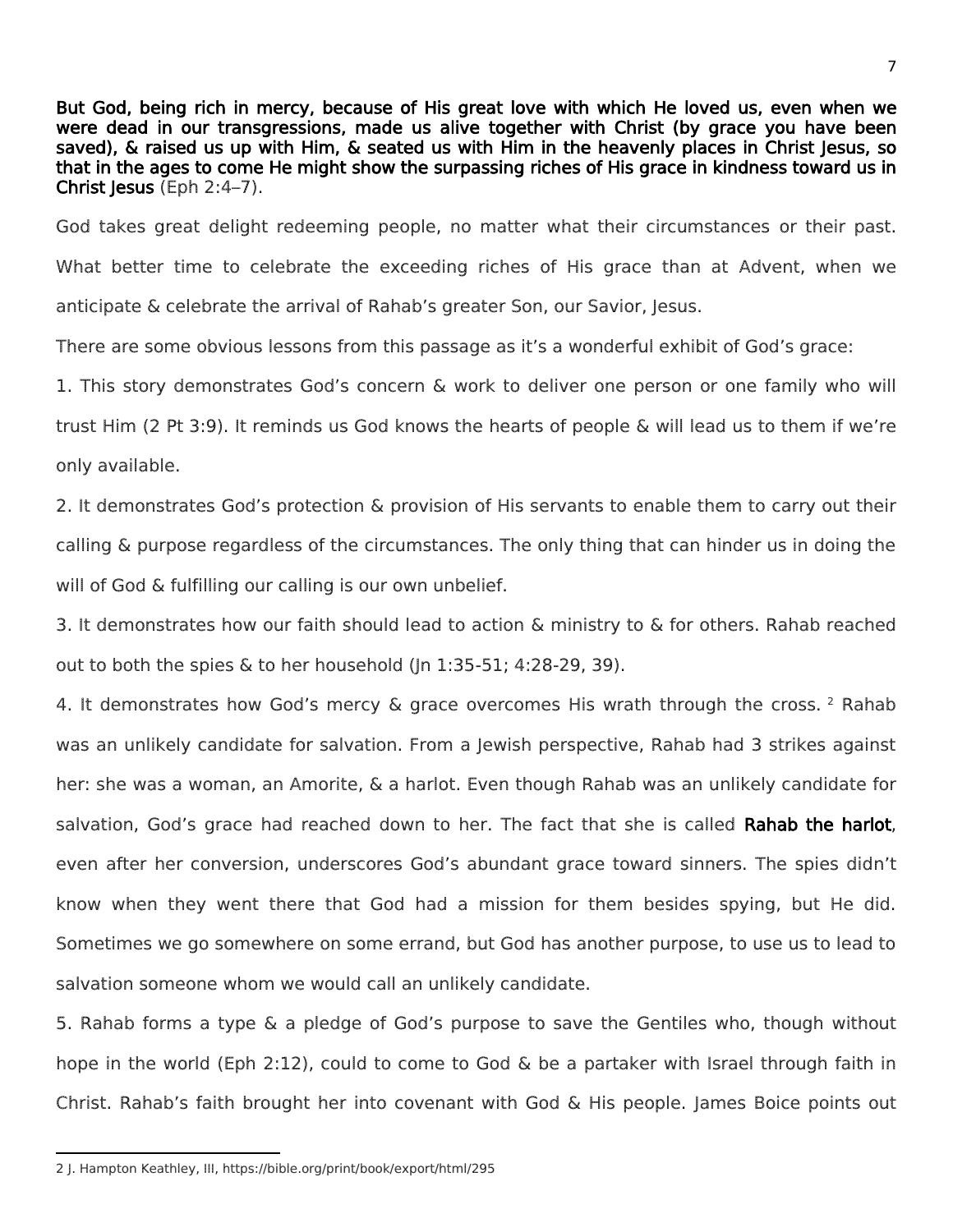that Rahab actually became more Jewish than many of the Jews by birth, in that she believed God, whereas they did not.<sup>3</sup> Matthew Henry comments, A true believer is desirous, not only to be in covenant with God, but in communion with the people of God, & is willing to cast in his lot with them, & to fare as they fare.<sup>4</sup> Matthew's genealogy of Jesus Christ (Mt 1:5-6) includes the surprising fact that **Rahab the harlot** became an ancestor of Jesus Christ! What a great testimony of God's abundant grace!

6. Rahab's faith saved her from perishing. God commanded Israel to kill everyone in Jericho. Modern critics, who think they're wiser than God, say that God was cruel to order the extermination of everyone in Canaan. But God had given the Canaanites 400 years to fill up the measure of their sin (Gen 15:13-16). For 40 years, they had heard how God delivered Israel from Egypt through the Red Sea. For several years, they had heard how God had defeated the Amorite kings, Sihon & Og, on the other side of the Jordan. For 7 days, they'd watched Israel march around their city. But did they repent of their sins? Only Rahab did, & perhaps her family. Rahab herself could have complained that God was unfair to judge her city. She no doubt lost many friends in the conquest. But instead, she knew she deserved death for her evil lifestyle. She knew that the Lord, God of Israel, is God in heaven above & on earth beneath (Josh 2:11). Although the entire city trembled with fear of the impending attack, their fear didn't lead to repentance & faith. Rahab's fear led her to turn from her sin & to believe in God. By faith, she did not perish along with those who were disobedient (Heb 11:31). Rahab had probably come to faith in God before the spies arrived at her house. When God providentially brought the spies to her house, she saw it as the means of deliverance for herself  $\&$  for her family. Although she didn't understand much theology, she had enough faith in the one true God to save her. Her past life of sin didn't disqualify her from salvation. God delights to save notorious sinners for His glory! 7. Rahab's faith separated her from her disobedient countrymen. Those who perished are called

disobedient (Heb 11:31). They weren't basically *good people*. They'd heard of God's power, but they refused to submit to Him. They thought their walled city would protect them. To be saved,

 $\overline{a}$ 

<sup>3</sup> Joshua: We Will Serve the Lord, p 45

<sup>4</sup> Commentary, VI:950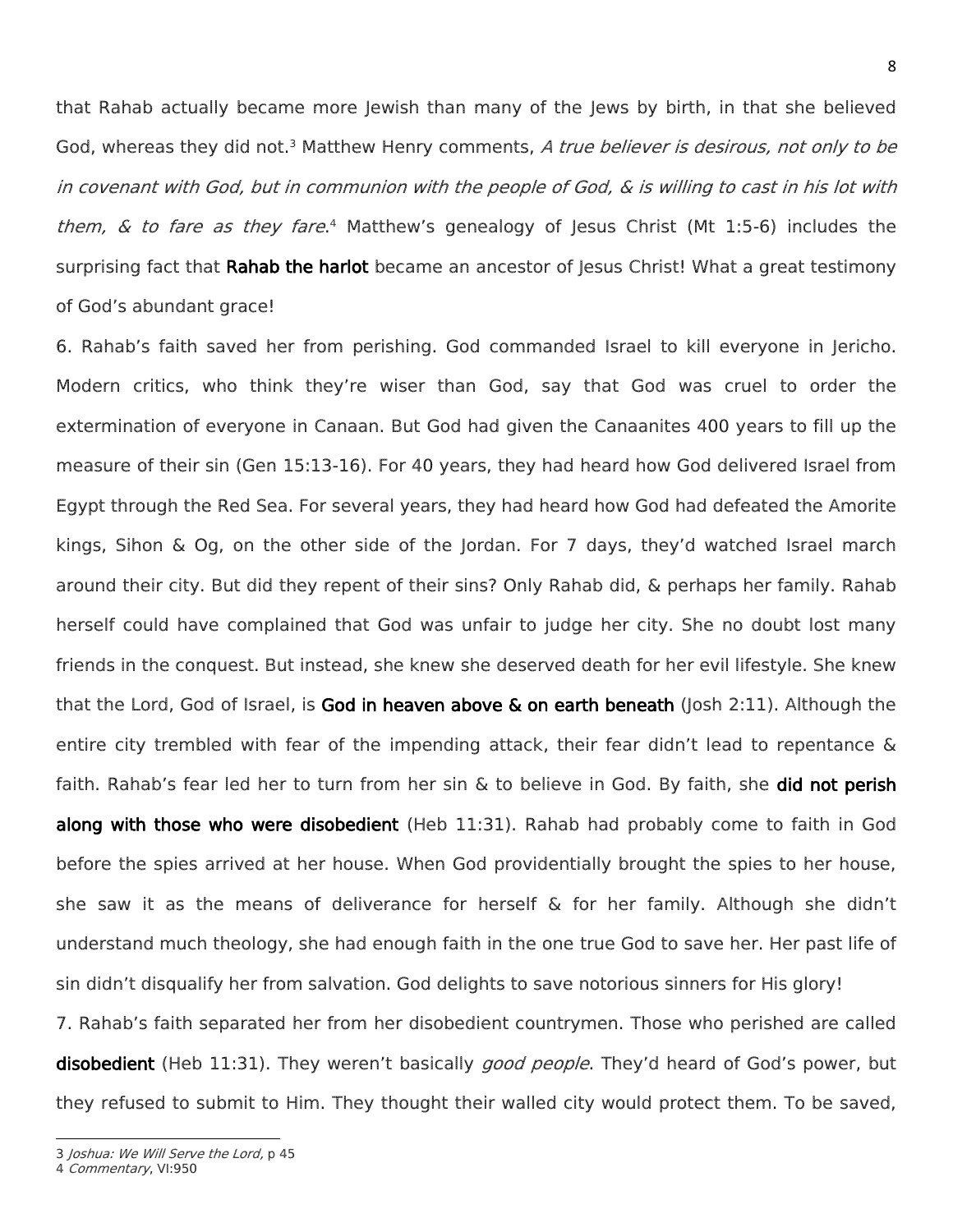Rahab had to break away from her people, her culture, & her source of income. Although that's never easy & she must have wrestled with her decision, by faith she made the break. We aren't told whether she warned her fellow citizens of the coming judgment, or whether they mocked her for holing up in her house while Israel's armies strangely marched around the town. But it's still true today: saving faith means making a distinct break from this evil world, so that we often stand out as weird in their eyes.

8. Rahab's faith was an obedient faith. Js 2:25 lists Rahab next to Abraham as one who was justified by works. James isn't denying justification by faith alone, but rather is making the point that genuine faith always results in good works. Don't misread James words here. He's not contradicting Paul. Rahab's faith led her to hide the spies & send them away secretly, even though it put her life at great risk. She had to obey the explicit instructions that the spies gave her, to put the scarlet rope in her window & to have all of her family inside the house with her, in order for them to be saved. It may have seemed silly to them to watch Israel marching silently around the city 13x. They may have been tempted to join others on the wall shouting insults to the troops below. But they obeyed & they were saved. Granted, Rahab's faith wasn't perfect in obedience. She was a pagan woman from a pagan culture, & it was a difficult situation when the king's messengers came to her house looking for the 2 spies, so she lied. But God was gracious to take Rahab's obedient faith as seen in her welcoming the spies. If you will come to Christ in faith, just as you are, He saves you & then begins to work His holiness, your sanctification, in your life.

9. Rahab's faith probably resulted in the salvation of her pagan family. We don't know for certain, but I think it's probable. But we do know that they were saved physically from destruction at Jericho, & they became a part of the people of God. Presumably they not only learned about the true God of Israel, but also came to believe in Him personally. God can use the salvation of an unlikely person, like Rahab, to reach an entire family through her faith.

10. Rahab's faith changed her life from futility to fruitfulness. God reclaims the lives of the worst of sinners who turn to Him in repentance & faith. Rahab married & became a mother &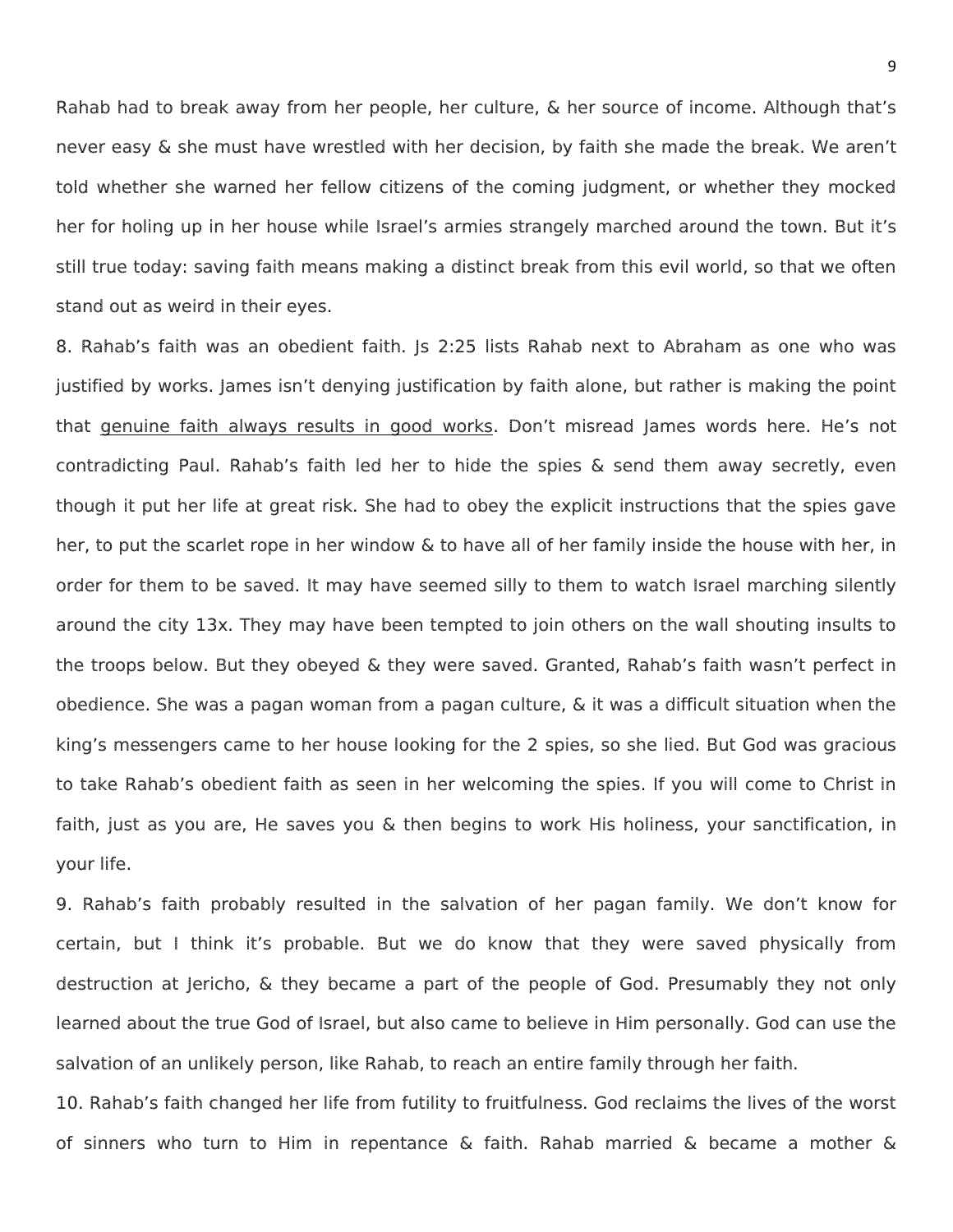grandmother. She became a partaker of all of Israel's spiritual privileges & even became linked to Christ Himself! Any life outside of Christ is futile & headed for eternal destruction. Any life that God saves by His grace through faith becomes fruitful & headed for eternal glory.<sup>5</sup>

The genealogy of Jesus Christ is immeasurably more than a list of ancient names; it is even more than a list of Jesus' human ancestors. It's a beautiful testimony to God's grace & to the ministry of His Son, Jesus Christ, the Friend of sinners, who did not come to call the righteous, but sinners (Mt 9:13). If He's called sinners by grace to be His forefathers, should we be surprised when He calls them by grace to be His descendants? King Jesus is truly the King of grace! The grace of God reaches out to Rahab the harlot & completely changes her life & brings her into all the privileges of the sons & daughters of the Most High.

You may be sitting here this morning & you think that what your life has been & what you have done puts you beyond the reach of the grace of God in the Gospel. If that's the case, you have no idea how powerful that grace is, & it is simply received by faith in Christ. Do you have a checkered past? I doubt it was any more tainted than Rahab's. Let me encourage you to leave your reputation in the hands of God & go about your business of living for Him. Yes, look at Rahab's past. But look at her future as well. She is rescued after the walls fall down. It isn't long before a godly Israelite man named Salmon meets her & is so moved by where she'd been & how she'd believed & what she risked, he says, This is the woman I've been waiting for to be my wife. He marries a Gentile woman who left her past nation of idolaters behind & trusted by faith in the God of Israel. By faith, Rahab shows us that absolutely anyone can receive the blessings which are purchased for us in Jesus Christ. Christ came to redeem for Himself a bride from every tongue, tribe & nation. Yes, look at your past but with gratitude look to your future. & in the meantime, remember your weakness doesn't hamper God's power; & your past doesn't hinder God's plans. & faith demonstrated through unlikely, sinful people is simply the willingness to forget the failure of our past & risk everything about our future as we walk with our faithful Lord.

Our Lord & our God, we bow before You today & we thank You for Your Word. We ask that You would apply it to our hearts & lives. We pray that You would grant us, by the Holy Spirit, to

 $\overline{\phantom{a}}$ 

<sup>5</sup> Steven Cole, https://bible.org/seriespage/lesson-42-faith-conquer-and-convert-hebrews-1130-31-joshua-28-14-62-5-22-25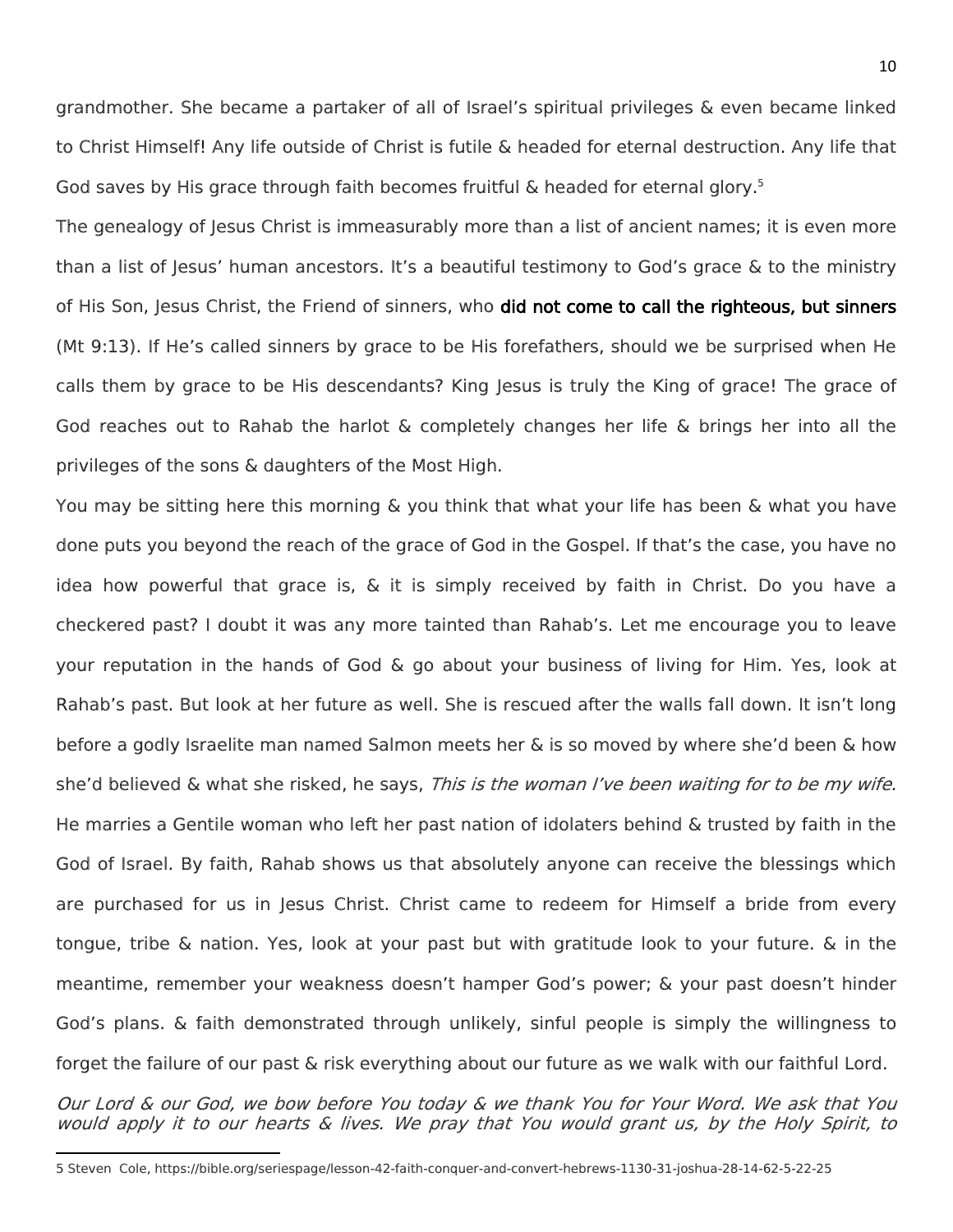believe to the very end, to the saving of our souls & to the glory of Christ, in whose name we pray. Amen.

Men come for communion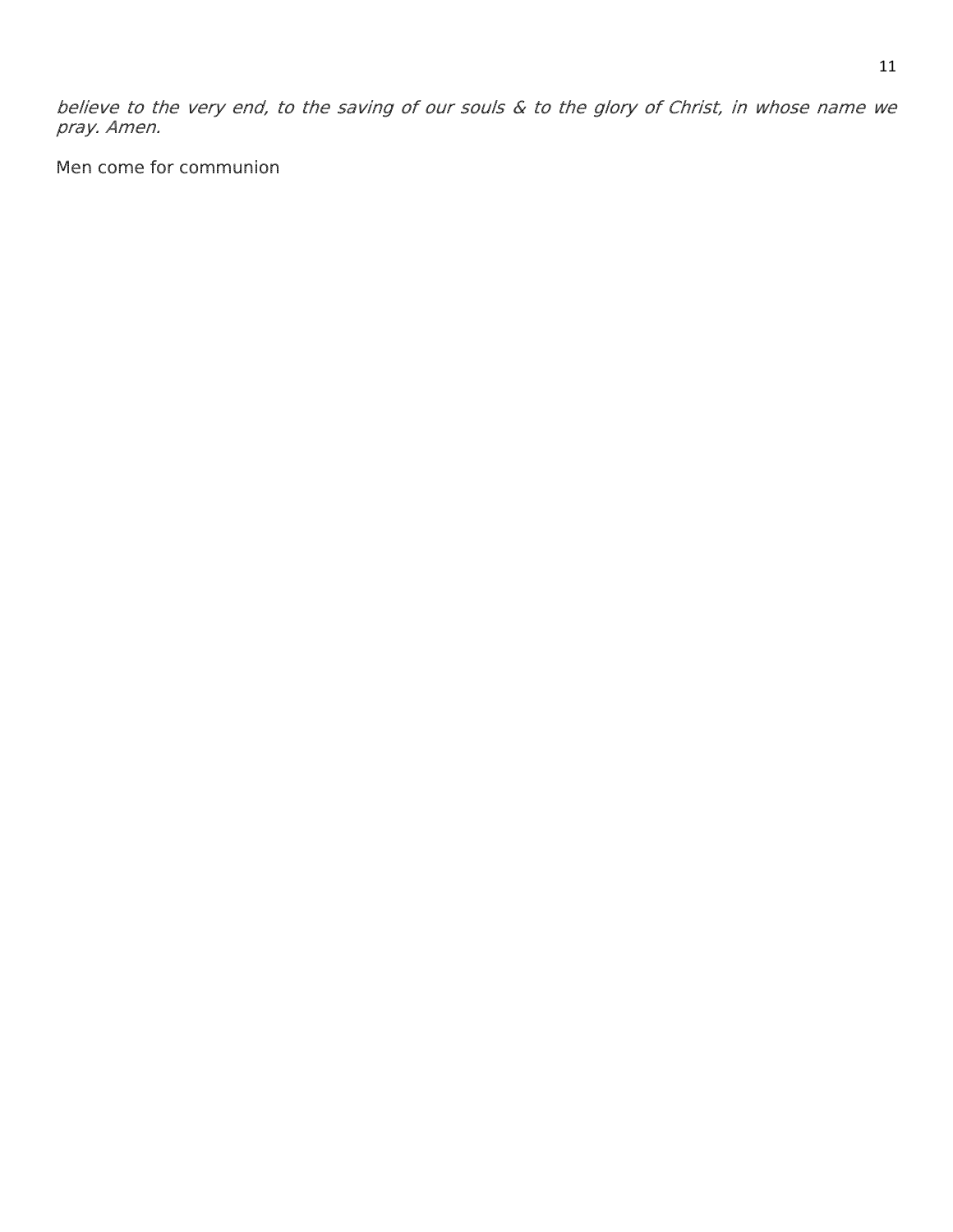Why did the spies have Rahab hang a scarlet cord? Some say it represents her occupation. It's her red light in the window & therefore wouldn't arouse suspicion. That may or may not be true, but it certainly represented an agreement between 2 parties. In the chaos of the coming battle, a scarlet cord would be easily seen by the attacking army. But there's a deeper symbolism at work here. The scarlet cord reminds us of the blood of the Passover. The color was no coincidence. It was a scarlet cord that guaranteed her deliverance from otherwise certain death. The scarlet cord is a symbol that's often used when speaking of how Christ is hidden in the OT, woven into the familiar stories, hinted at in symbols & types & shadows. The whole Bible, both Old & NTs together, speaks of Christ. From the  $1<sup>st</sup>$  promise of a coming Messiah in Gen 3:15 to the Passover Lamb & the Manna from heaven, & the rock smitten to provide water for the people of Israel, to the bronze serpent on the pole, to the sign of Jonah in the depths for 3 days; Jesus is there, until He appears in the NT in fulfillment of the prophecies of the OT. He is the Scarlet Cord that saves those who believe what He says. We must be in Christ to be safe from judgment. Rahab's story is much like the deliverance experienced in the last plague God brought on Pharaoh & Egypt when He killed the firstborn in every household, but spared the Israelites because of the blood of the Passover lamb which had been sprinkled on the doorposts & the lintel of their houses. Though it has not been identified as such, it seems Rahab's scarlet thread was a picture of Christ.

In the days of Noah, there was safety & refuge for those who entered into the door of the ark. In Egypt there was safety & refuge for those who were gathered behind the doors that were sprinkled with the blood of the Passover lamb. For you & me, there is safety & refuge from eternal judgment, but only if we enter through the death & resurrection of Jesus Christ alone.

Jesus' death, His blood redeems us. There was a price against us we couldn't pay, but the blood of Jesus redeemed us. 1 Pt 1:18-19 says, knowing that you were not redeemed with perishable things… but with precious blood, as of a lamb unblemished & spotless, the blood of Christ.

His cross brings us into fellowship with God. According to Eph 2:13, **But now in Christ Jesus you** who formerly were far off have been brought near by the blood of Christ. Without the scarlet blood of Christ we have no way to God.